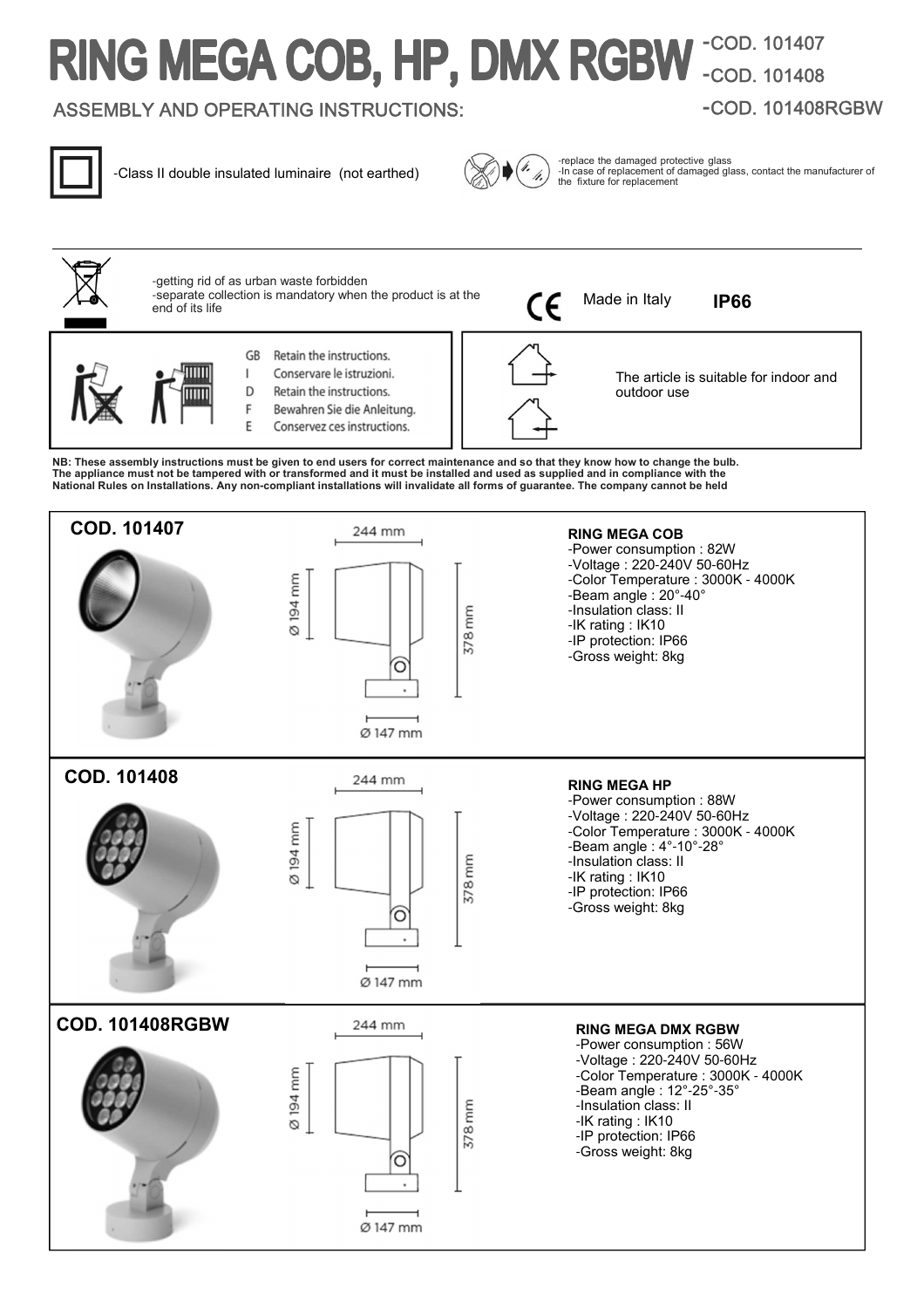#### **-Recommendations**

1)The light source contained in this luminaire must only be replaced by the manufacturer or its assistance service or by equally qualified personnel

2) verify that the equipment used to connect our devices to enjoy all the guarantees required under European law;

3) use the cables, connectors and quality materials for electrical wiring;

4) Products with IP66 degree make the wiring / connections with accessories provide the same degree IP of the selected product (available in the catalog);

5) In the case of installations outside is not recommended to install the power supplies in the

formwork and / or in the junction box without adequate protection

6) Honey-comb louvre must be installed directly from the manufacturer . Please mention it during the order

7)the terminal block / connector for connecting to the power supply is not included, installation may require qualified personnel

#### **-Choice of installation location**

The unit should be positioned so that when in use is not subject to direct radiation from the sun or other heat sources . High temperatures reduce the life and efficiency of the components or the LED module .

#### **-Note on corrosion protection**

For installation and maintenance be especially careful not to damage the coating powder . Damage combined action of water could cause corrosion.

1)In the case of damage to the external flexible cable, it must be replaced by the manufacturer, or its assistance service, or equivalent qualified personnel in order to avoid dangers

2)In case of replacement of damaged glass, contact the manufacturer of the fixture for replacement

**-Photobiological risk:** RG1 (low risk)



Installation:

- 1. Loose the three grub-screws in the base and remove the cover pic.1<br>2. Prepare holes in corrispondance of the feeding point pic. 2
- 2. Prepare holes in corrispondance of the feeding point pic. 2
- 3. Fix the base by tighten the screws of the fischer plugs,insert the cable through the cable gland making the adeguate electrical connection pic3
- 4. Close the luminaire by tighten the three grub-screws using the tool included in the package pic. 6<br>5. Make the reaulation of the luminaire horizontal and vertical and then fix it by tighten the grub scre
- 5. Make the regulation of the luminaire horizontal and vertical and then fix it by tighten the grub screws pic 5-6

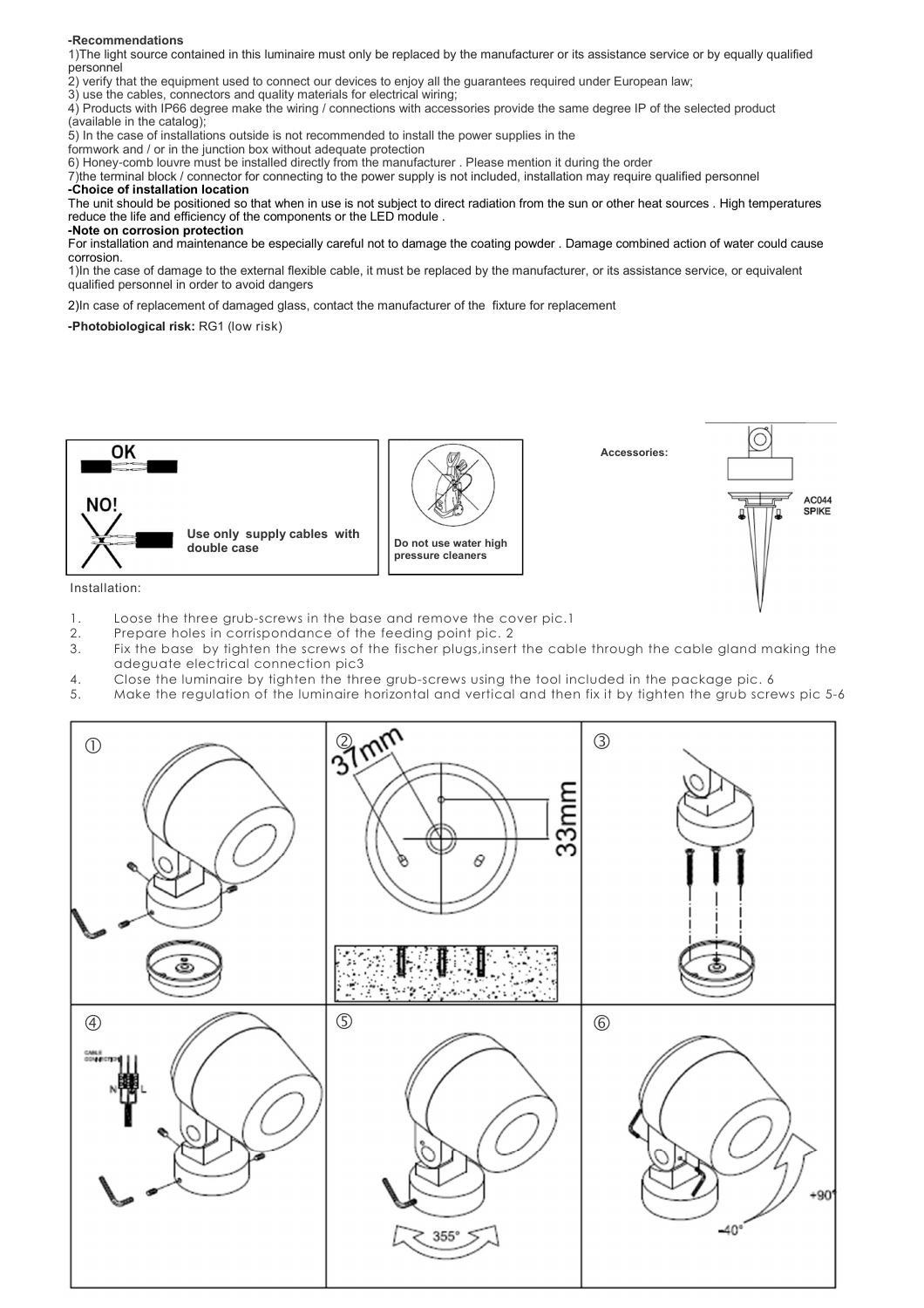## **AC085 POLE PLATE VERSION**

#### **Installation:**

- Prepare holes in the pole in the desired position making two M5 threads and one central hole used to pass through the cables and connectors(pic. 1)

- Place the pole plate gasket and make the electrical connection following the correct safety electrical rules. (pic. 2)

- Fix the the luminaire to the pole tightening the two fixing screws (pic.3)

- Adjust the desired angle of the luminaire unscrewing and then tightening the two screws and the grub screws of the luminaire joint using the tools included in the package. (pic.4)



## **AC089 TREE-BRANCH BRACKET VERSION**

#### **Installation:**

- Prepare holes in the pole in the desired position making two M5 threads and one central hole used to pass through the cables and connectors(pic. 1)

- Place the pole plate gasket and make the electrical connection following the correct safety electrical rules. (pic. 2)

- Fix the the luminaire to the pole tightening the two fixing screws (pic.3)

- Adjust the desired angle of the luminaire unscrewing and then tightening the two screws and the grub screws of the luminaire joint using the tools included in the package. (pic.4)



## **ACCESSORIES**

**AC087 HONEYCOMB LOUVER** 









AC103